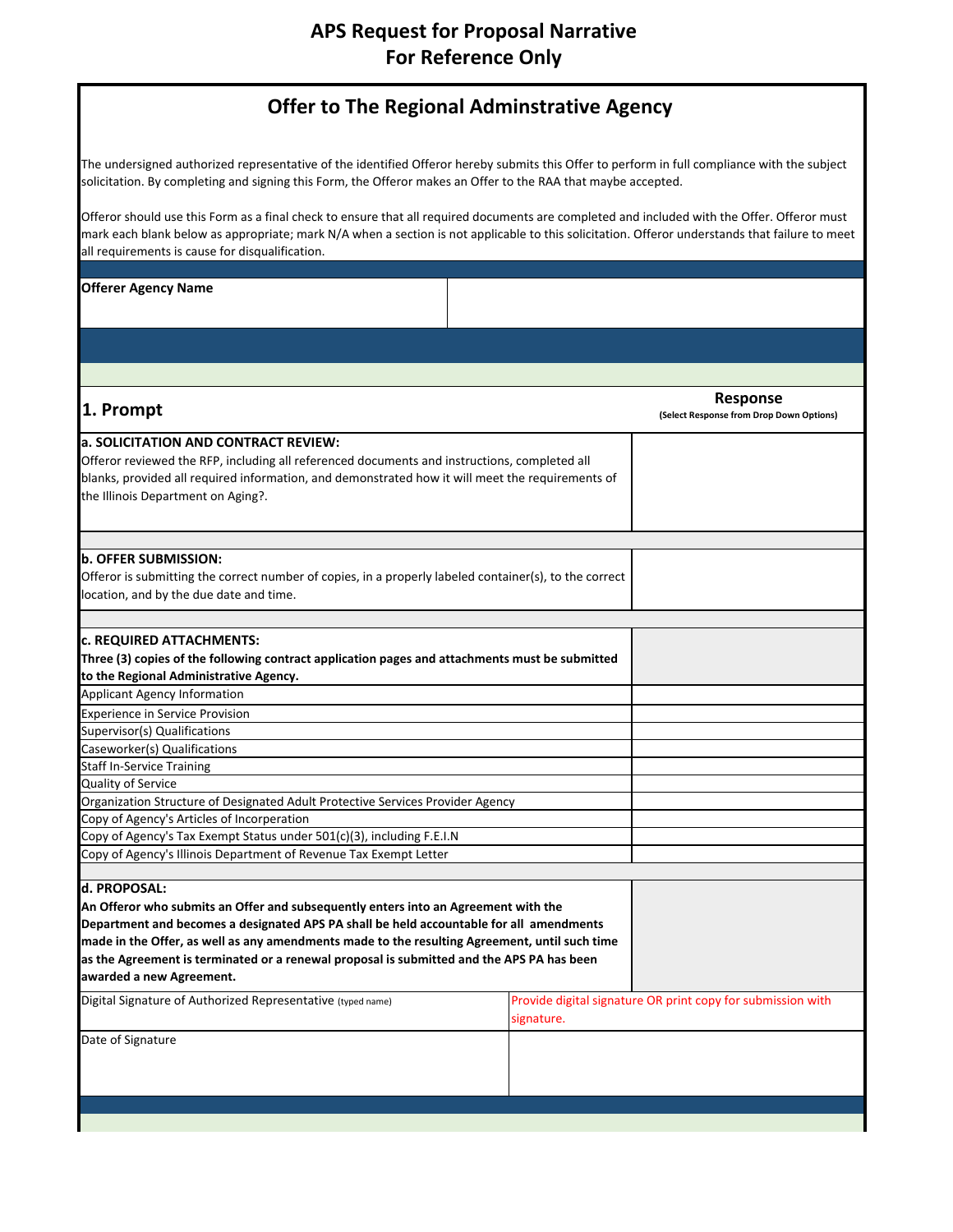# vi. Phone Number for Reporting Abuse, Negelct, Exploitation, and/or Self‐Neglect iv. Executive Director Name v. Executive Director Phone Number **2. Applicant Agency Information a. Applicant Agency Name** Enter the legal name, address, executive director's name, and telephone number of the applicant agency. **b. Mailing Address** Enter the name of the individual and the mailing address to be used by the Department when mailing information and/or policy directives related to the APS Program. **c. Phone Numbers** Enter the telephone number to be used and publicized by the APS Program to receive reports of elder abuse, neglect, and exploitation if your organization's application for APS PA designation is approved by the Department. i. Geographic Area to be served (Counties) ii. Applicant Agency Name iii. Applicant Agency Address **Instructions: please enter your responses to the following below. Applicant Information Enter Responses Here** vii. Name of Individual authorized to commit applicant agency to this proposal viii. Title

# **3. AGENCY EXPERIENCE**

# **a. EXPERIENCE IN SERVICE PROVISION**

Check the blank which most accurately describes the applicant agency's current experience as a designated. Current experience, in the context of this question, is defined as APS PA provision of APS Program services on the date upon which this Contract Application is signed by the applicant agency's authorized representative.

Select only one of the choices depending upon the geographic area in which the applicant agency is currently providing APS . If the applicant agency is providing Adult Protective Services Program services in more than one geographic area, select the applicant agency's answer based upon the points awarded.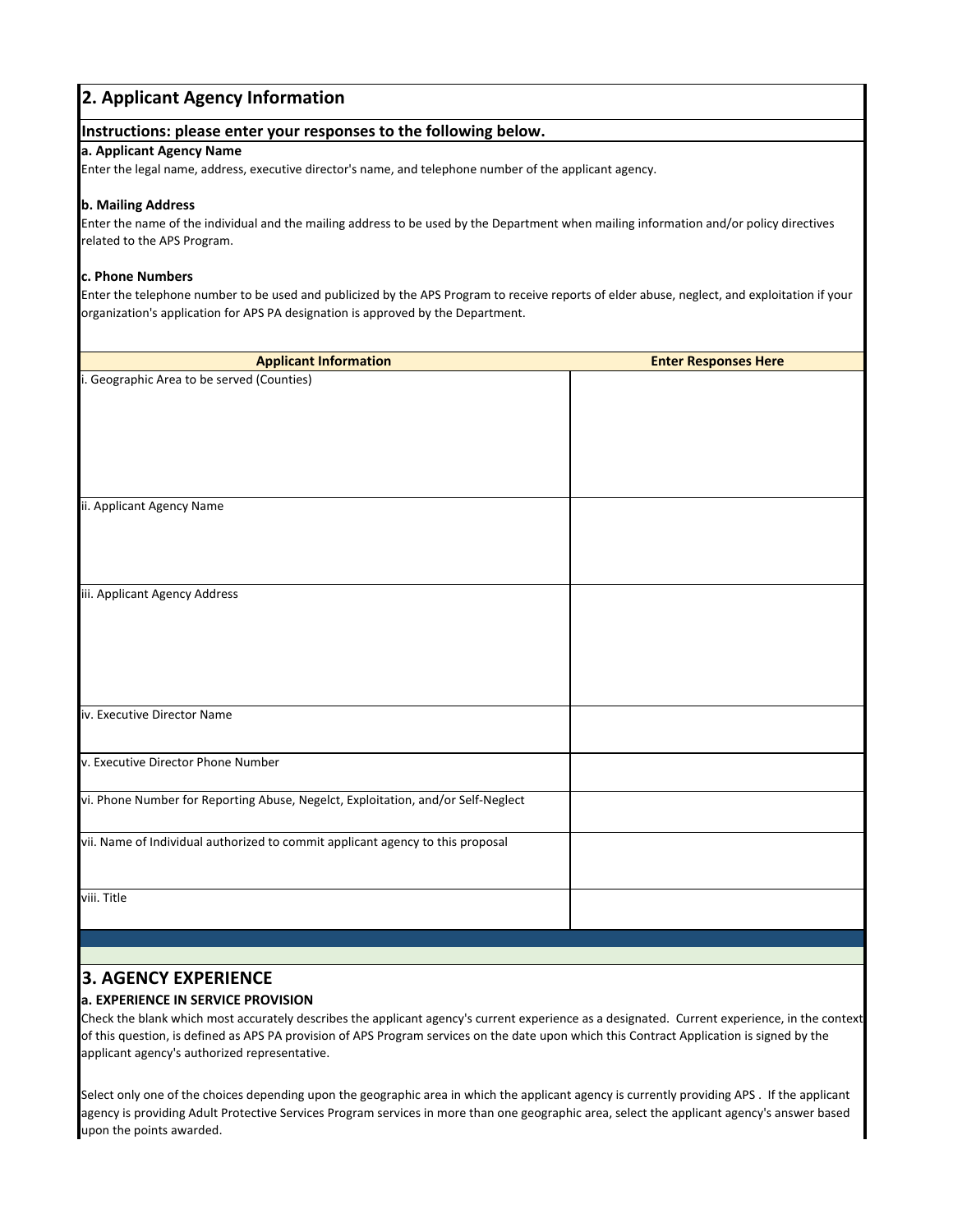Choice a.) Select this answer if the applicant agency currently has a contract to provide APS in the proposed area.

Choice b.) Select this answer if the applicant agency currently has a contract to provide APS in an area contiguous with the proposed area to be served.

Choice c.) Select this answer if the applicant agency currently has a contract to provide APS in an area elsewhere in the State of Illinois.

Choice d.) Select this answer if your agency does not currently provide APS or if your agency has never provided APS.

#### **b. COMMUNITY EXPERIENCE**

Check EACH blank which describes the applicant agency's experience in the provision of social services in the proposed area to be served, or in an area contiguous with the proposed area. Current experience, in the context of the choices, is defined as provision of one of the services specified on the date upon which this Contract Application is signed by the applicant agency's authorized representative.

Choice a.) Select this answer if the applicant agency currently provides case management services to seniors.

Choice b.) Select this answer if the applicant agency currently provides domestic violence services.

Choice c.) Select this answer if the applicant agency currently provides home health services to seniors.

Choice d.) Select this answer if applicant agency currently provides counseling services in the homes of senior clients.

Choice e.) Select this answer if the applicant agency currently provides homemaker services to seniors.

Choice f.) Select this answer if the applicant agency currently provides case management services to non‐senior clients.

If Choice "f" is selected, the applicant agency must specify the type of client served in the space provided.

Choice g.) Select this answer if the applicant agency currently provides in‐home services to non‐senior clients.

If Choice "g" is selected, the applicant agency must specify the type of client served in the space provided.

Choice h.) Select this answer if the applicant agency provides any other type of services to seniors. If Choice "h" is selected, the applicant agency must specify the type of services in the space provided.

Choice I.) Select this answer if your agency does not currently provide any of the services listed on page 3 of the contract application.

Proposed Adult Protective Services Provider Area to be Served

**3a. Experience in the Provision of Adult Protective Services Program**

Please indicate below your agency's experience in the provision of the APS Program (Select "Yes" next to most applicable):

Agency is currently a designated APS PA in the proposed area. Agency is currently a designated APS PA in an area contiguous to the proposed area to be served.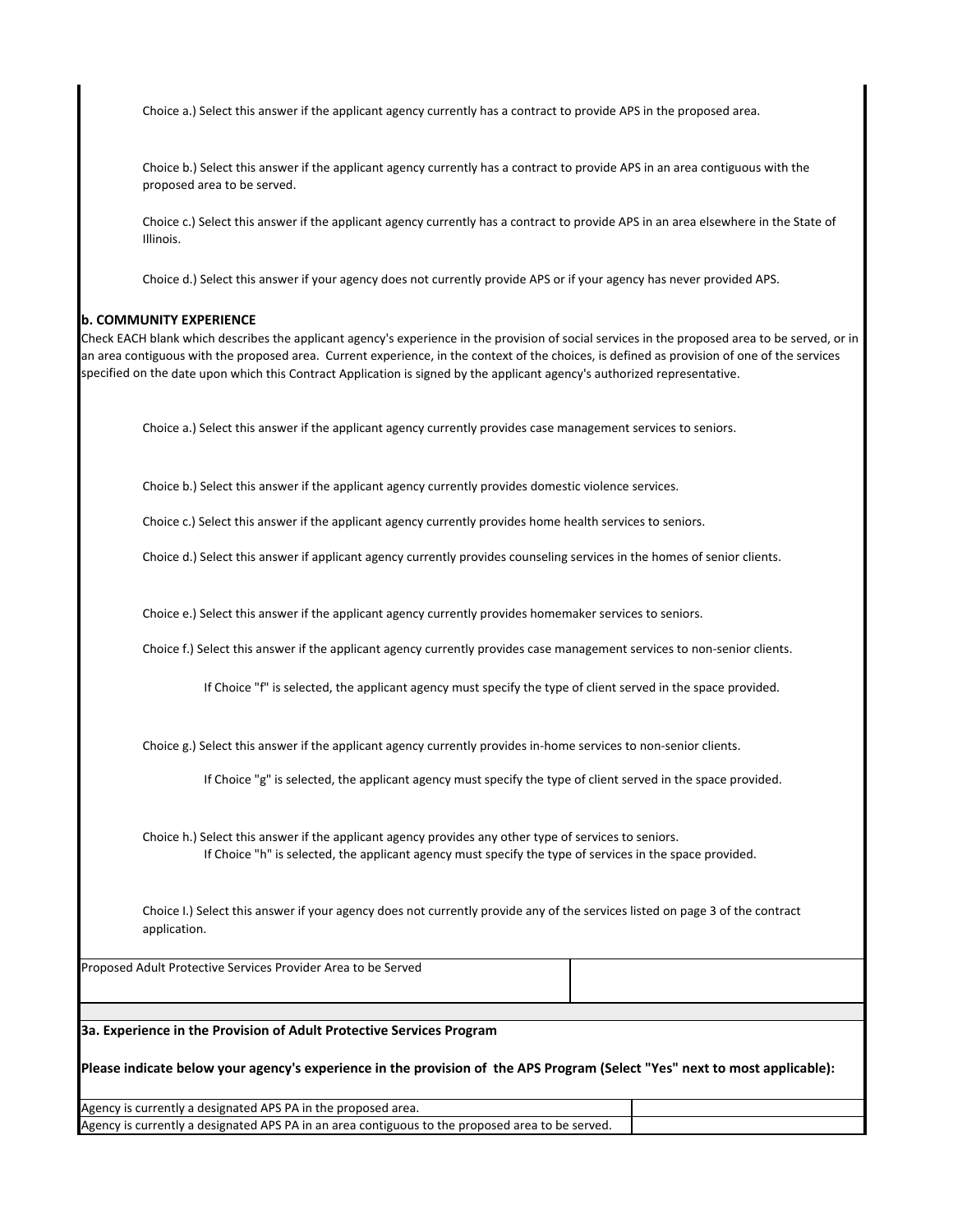| Agency is currently a designated APS PA elsewhere in the State of Illinois.                                                                                                                                                    |  |
|--------------------------------------------------------------------------------------------------------------------------------------------------------------------------------------------------------------------------------|--|
| None of the above.                                                                                                                                                                                                             |  |
|                                                                                                                                                                                                                                |  |
| 3b. Community Experience<br>Please indicate below the service your agency currently provides. Indicate if services are in the proposed area or in an area contiguous to<br>the proposed area. (select all that are applicable) |  |
| Case Management services to seniors.                                                                                                                                                                                           |  |
| Domestic violence services and/or sexual assault services                                                                                                                                                                      |  |
| Home health services to seniors.                                                                                                                                                                                               |  |
| Counseling services for seniors and/or adults with disabilities                                                                                                                                                                |  |
| Case management services for adults with disabilities.                                                                                                                                                                         |  |
| Specify:                                                                                                                                                                                                                       |  |
| Other services to seniors and/or adults with disabilities.                                                                                                                                                                     |  |
| Specify:                                                                                                                                                                                                                       |  |
| Residential, temporary, or shelter housing provider                                                                                                                                                                            |  |
| Substance abuse treatment programming for older adults or adults with disabilities                                                                                                                                             |  |
| None of the Above                                                                                                                                                                                                              |  |

# **4. SUPERVISOR QUALIFICATIONS**

## **a. Educational Requirements:**

Adult Protective Services Program standards state that adult protective services supervisors must have the following qualifications:

1. A Master's Degree in health or social sciences, social work, health care administration, gerontology, or criminal justice and one‐ year experience in health or human services; or

2. A RN or B.S.N. or a BA/B.S. in health or social sciences, social work, health care administration, gerontology, or criminal justice and three years' experience in health or human services to include either one year of supervisory experience or one year of experience in aging, adults with disabilities or domestic violence programs or services.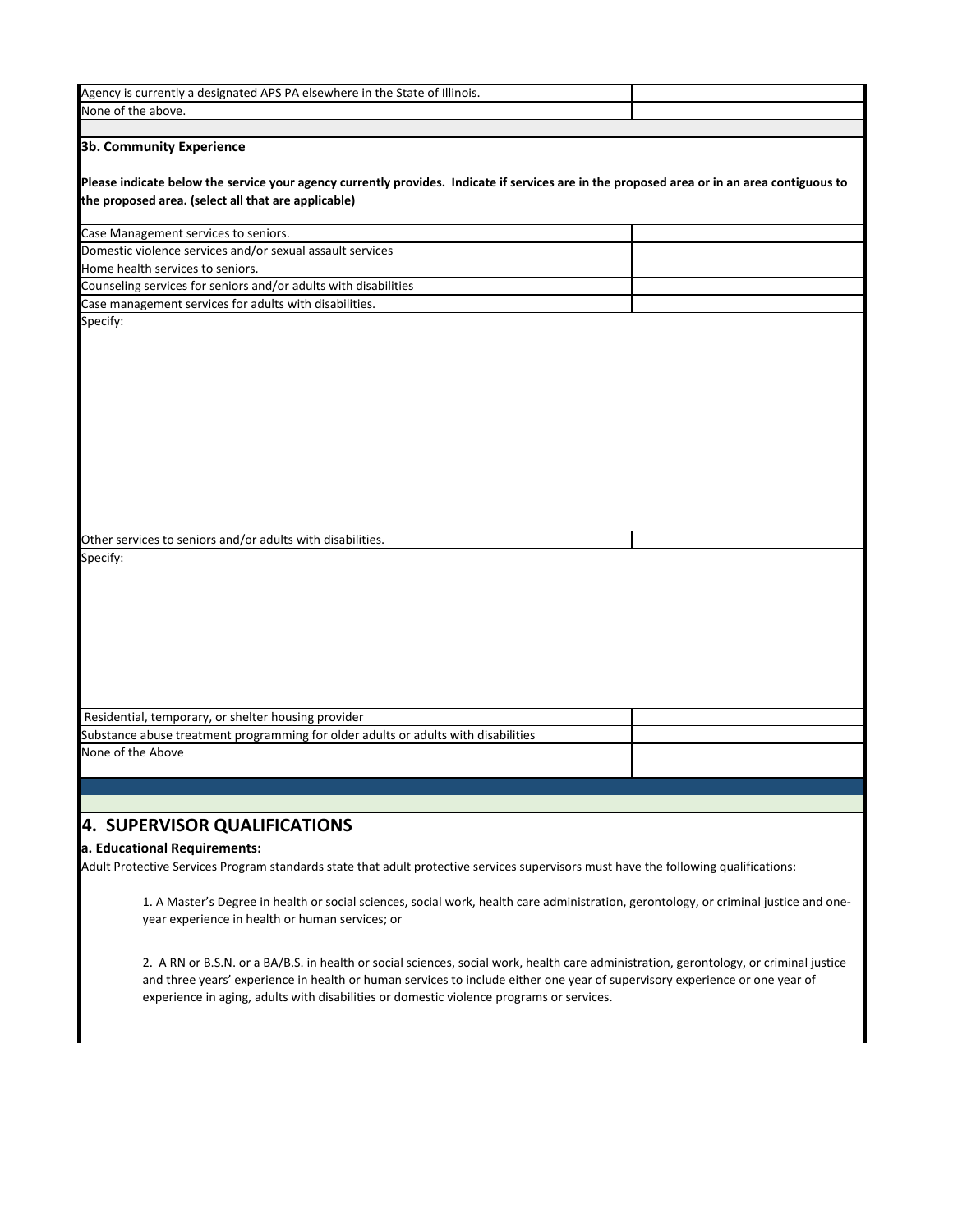**PLEASE NOTE:** Persons serving in the capacity of supervisor of adult protective services case workers and listed on the Adult Protective Services Case Worker Registry prior to, and continuously from, the date the Adult Protective Services Program was implemented in the service area (2/1/90), or those who have received an educational requirement waiver from the Department on Aging and are currently listed on the Adult Protective Services Registry, and who have received the following training are waived from the above cited requirements.

Each person employed as a supervisor of APS case workers shall successfully complete, either prior to or within ninety (90) days following employment:

1. IDoA sponsored APSCW certification and on‐line forms training to be placed on the Department's temporary registry.

2. IDoA sponsored Phase II training within six months of employment as an APS supervisor. Successful completion of training shall be established by final certification by IDoA.

3. IDoA sponsored supervisory training and APS case worker training. Successful completion of the above training shall be established by certification by IDoA.

|  | Name of Proposed Supervisor |
|--|-----------------------------|
|  |                             |

## **4a. Educational Background of Proposed Supervisor**

| Masters Degree in health or social sciences, social work, or health care administration, gerontology, |  |
|-------------------------------------------------------------------------------------------------------|--|
| or criminal justice.                                                                                  |  |
| A RN or B.S.N. or a BA/B.S. in health or social sciences, social work, or health care administration, |  |
| gerontology, persons with disabilities or criminal justice.                                           |  |
| Received IDoA waiver from the supervisor minimum qualification requirements. (Waiver must be          |  |
| provided with submission of proposal)                                                                 |  |
| None of the Above                                                                                     |  |
|                                                                                                       |  |
| 4b. Additional Work Experience of Proposed Supervisor                                                 |  |
| Work Experience in Health or Human Service                                                            |  |
|                                                                                                       |  |

Aging, Adults with Disabilities or Domestic Violence Programs or Services

# **5. CASE WORKER(S) QUALIFICATIONS**

5a. Adult Protective Services Program Standards state that APS case workers must have the following qualifications: 1. A Masters Degree in health or social sciences, social work, or health care administration, gerontology, or criminal justice; or

2. A RN or B.S.N. or a BA/B.S. in health of social sciences, social work, or health care administration, gerontology, or criminal justice and one year experience in health or human services; or

3. A LPN with two years experience in health or human services.

**PLEASE NOTE:** Persons serving in the capacity of APS case worker and listed on the APS Case Worker Registry prior to, and continuously from, the date the APS Program was implemented in the service area (2/1/90), or who have been granted a waiver by IDoA and are currently on the registry, and who have received the following training are waived from the above cited requirements.

5b. Each person employed as an APS case worker shall successfully complete:

1. Prior to performing the activities of an APS case worker, Department sponsored APS case worker training to be placed on the Department's temporary registry; and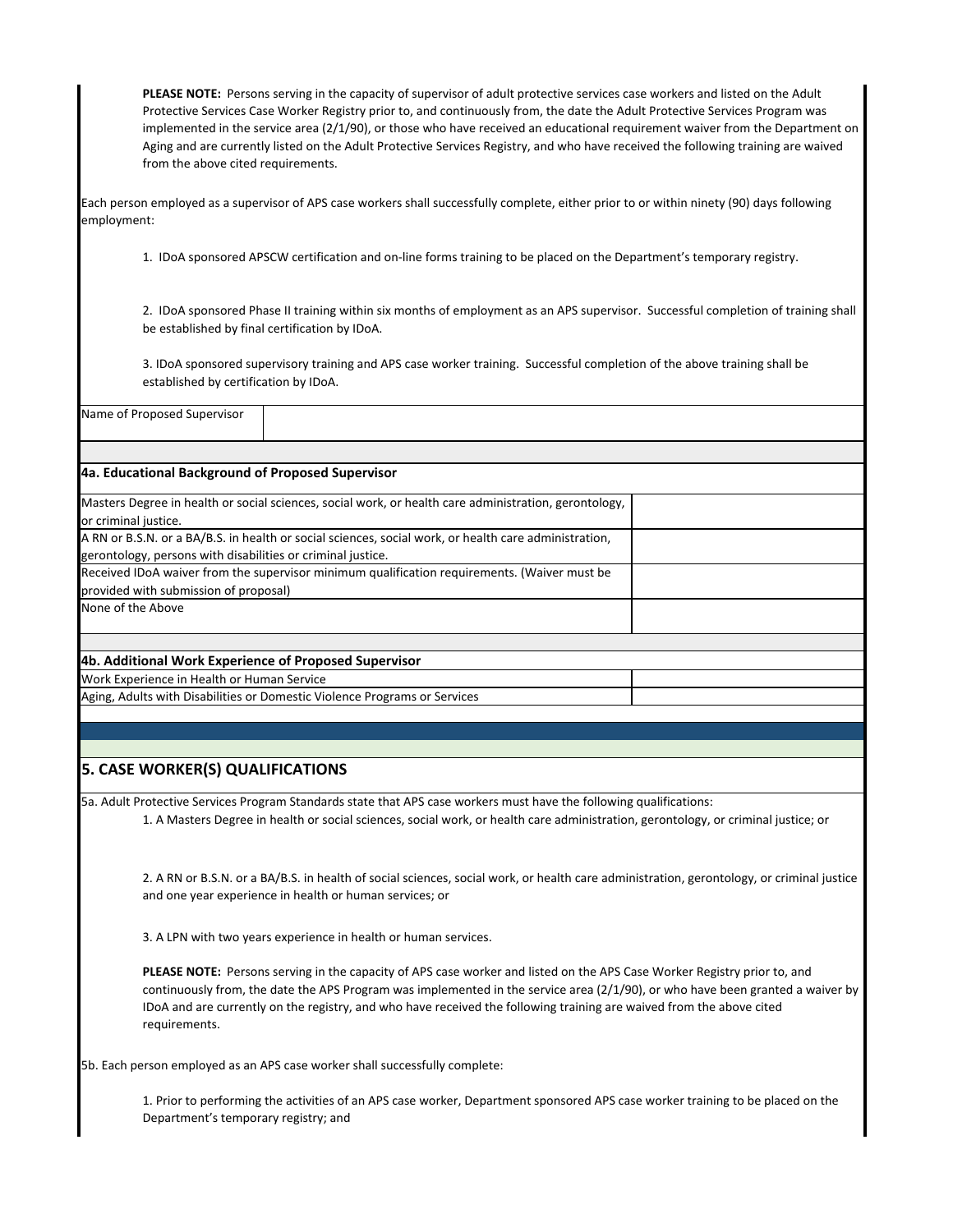2. IDoA sponsored Phase II certification training within six months of APSCW certification, to be placed on the Department's official registry. Successful completion of training shall be established by final certification by IDoA.

Applicants must complete this section for each proposed case worker.

| <b>Case Worker 1</b>                                                                                                      |
|---------------------------------------------------------------------------------------------------------------------------|
| Name of Proposed Case Worker                                                                                              |
| 5a. Educational Background of Proposed Case Worker                                                                        |
|                                                                                                                           |
| Masters Degree in health or social sciences, social work health care administration, gerontology, or<br>criminal justice. |
| A RN or B.S.N. or a BA/B.S. in health or social work, health care administration, gerontology, or                         |
| criminal justice and one year experience in health or human services                                                      |
| A LPN with two years of experience in health or human services                                                            |
| Case worker received waiver from the Department on Aging on the case worker educational                                   |
| qualifications requirement and is currently on the Adult Protective Services Case Worker Registry.                        |
| (Must Provide waiver with submission of proposal)                                                                         |
| None of the Above                                                                                                         |
| 5b. Additional Work Experience of Proposed Case Worker                                                                    |
| Work Experience of Proposed Case Worker in Health or Human Services                                                       |
| Aging, Adults with Disabilities or Domestic Violence Programs or Services                                                 |
| <b>Case Worker 2</b>                                                                                                      |
|                                                                                                                           |
| Name of Proposed Case Worker                                                                                              |
| 5a. Educational Background of Proposed Case Worker                                                                        |
| Masters Degree in health or social sciences, social work health care administration, gerontology, or<br>criminal justice. |
| A RN or B.S.N. or a BA/B.S. in health or social work, health care administration, gerontology, or                         |
| criminal justice and one year experience in health or human services                                                      |
| A LPN with two years of experience in health or human services                                                            |
| Case worker received waiver from the Department on Aging on the case worker educational                                   |
| qualifications requirement and is currently on the Adult Protective Services Case Worker Registry.                        |
| None of the Above                                                                                                         |
| 5b. Additional Work Experience of Proposed Case Worker                                                                    |
| Work Experience of Proposed Case Worker in Health or Human Services                                                       |
| Aging, Adults with Disabilities or Domestic Violence Programs or Services                                                 |
|                                                                                                                           |
| <b>Case Worker 3</b>                                                                                                      |
| Name of Proposed Case Worker                                                                                              |
| 5a. Educational Background of Proposed Case Worker                                                                        |
| Masters Degree in health or social sciences, social work health care administration, gerontology, or                      |
| criminal justice.                                                                                                         |
| A RN or B.S.N. or a BA/B.S. in health or social work, health care administration, gerontology, or                         |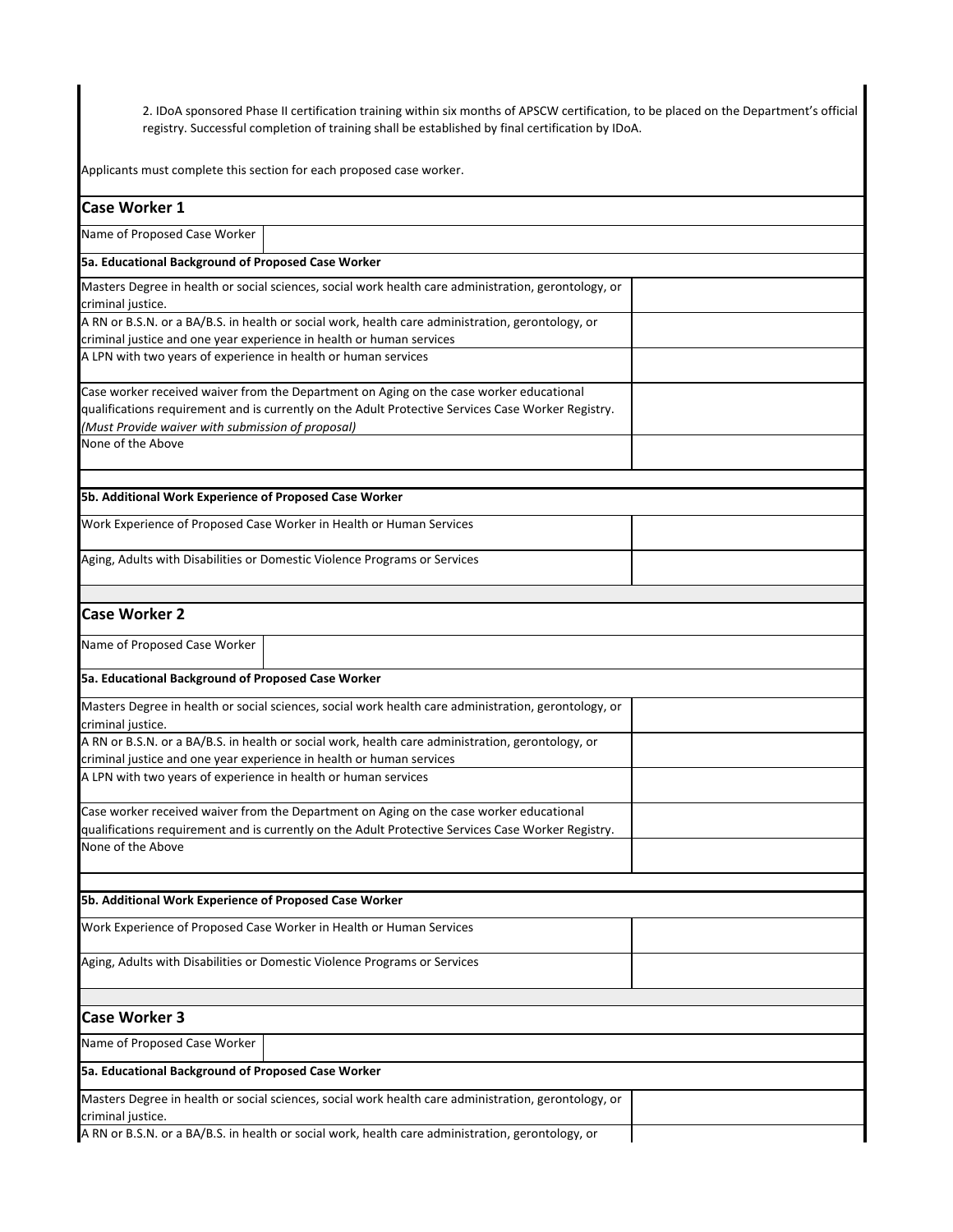| criminal justice and one year experience in health or human services                                 |  |
|------------------------------------------------------------------------------------------------------|--|
| A LPN with two years of experience in health or human services                                       |  |
|                                                                                                      |  |
| Case worker received waiver from the Department on Aging on the case worker educational              |  |
| qualifications requirement and is currently on the Adult Protective Services Case Worker Registry.   |  |
| None of the Above                                                                                    |  |
|                                                                                                      |  |
|                                                                                                      |  |
| 5b. Additional Work Experience of Proposed Case Worker                                               |  |
| Work Experience of Proposed Case Worker in Health or Human Services                                  |  |
|                                                                                                      |  |
| Aging, Adults with Disabilities or Domestic Violence Programs or Services                            |  |
|                                                                                                      |  |
|                                                                                                      |  |
| <b>Case Worker 4</b>                                                                                 |  |
|                                                                                                      |  |
| Name of Proposed Case Worker                                                                         |  |
|                                                                                                      |  |
| 5a. Educational Background of Proposed Case Worker                                                   |  |
| Masters Degree in health or social sciences, social work health care administration, gerontology, or |  |
| criminal justice.                                                                                    |  |
| A RN or B.S.N. or a BA/B.S. in health or social work, health care administration, gerontology, or    |  |
| criminal justice and one year experience in health or human services                                 |  |
| A LPN with two years of experience in health or human services                                       |  |
|                                                                                                      |  |
| Case worker received waiver from the Department on Aging on the case worker educational              |  |
| qualifications requirement and is currently on the Adult Protective Services Case Worker Registry.   |  |
| None of the Above                                                                                    |  |
|                                                                                                      |  |
|                                                                                                      |  |
| 5b. Additional Work Experience of Proposed Case Worker                                               |  |
|                                                                                                      |  |
| Work Experience of Proposed Case Worker in Health or Human Services                                  |  |
|                                                                                                      |  |
| Aging, Adults with Disabilities or Domestic Violence Programs or Services                            |  |
|                                                                                                      |  |
|                                                                                                      |  |
| <b>Case Worker 5</b>                                                                                 |  |
| Name of Proposed Case Worker                                                                         |  |
|                                                                                                      |  |
| 5a. Educational Background of Proposed Case Worker                                                   |  |
| Masters Degree in health or social sciences, social work health care administration, gerontology, or |  |
| criminal justice.                                                                                    |  |
| A RN or B.S.N. or a BA/B.S. in health or social work, health care administration, gerontology, or    |  |
| criminal justice and one year experience in health or human services                                 |  |
| A LPN with two years of experience in health or human services                                       |  |
|                                                                                                      |  |
| Case worker received waiver from the Department on Aging on the case worker educational              |  |
| qualifications requirement and is currently on the Adult Protective Services Case Worker Registry.   |  |
| None of the Above                                                                                    |  |
|                                                                                                      |  |
|                                                                                                      |  |
| 5b. Additional Work Experience of Proposed Case Worker                                               |  |
|                                                                                                      |  |
|                                                                                                      |  |
| Work Experience of Proposed Case Worker in Health or Human Services                                  |  |
|                                                                                                      |  |
| Aging, Adults with Disabilities or Domestic Violence Programs or Services                            |  |
|                                                                                                      |  |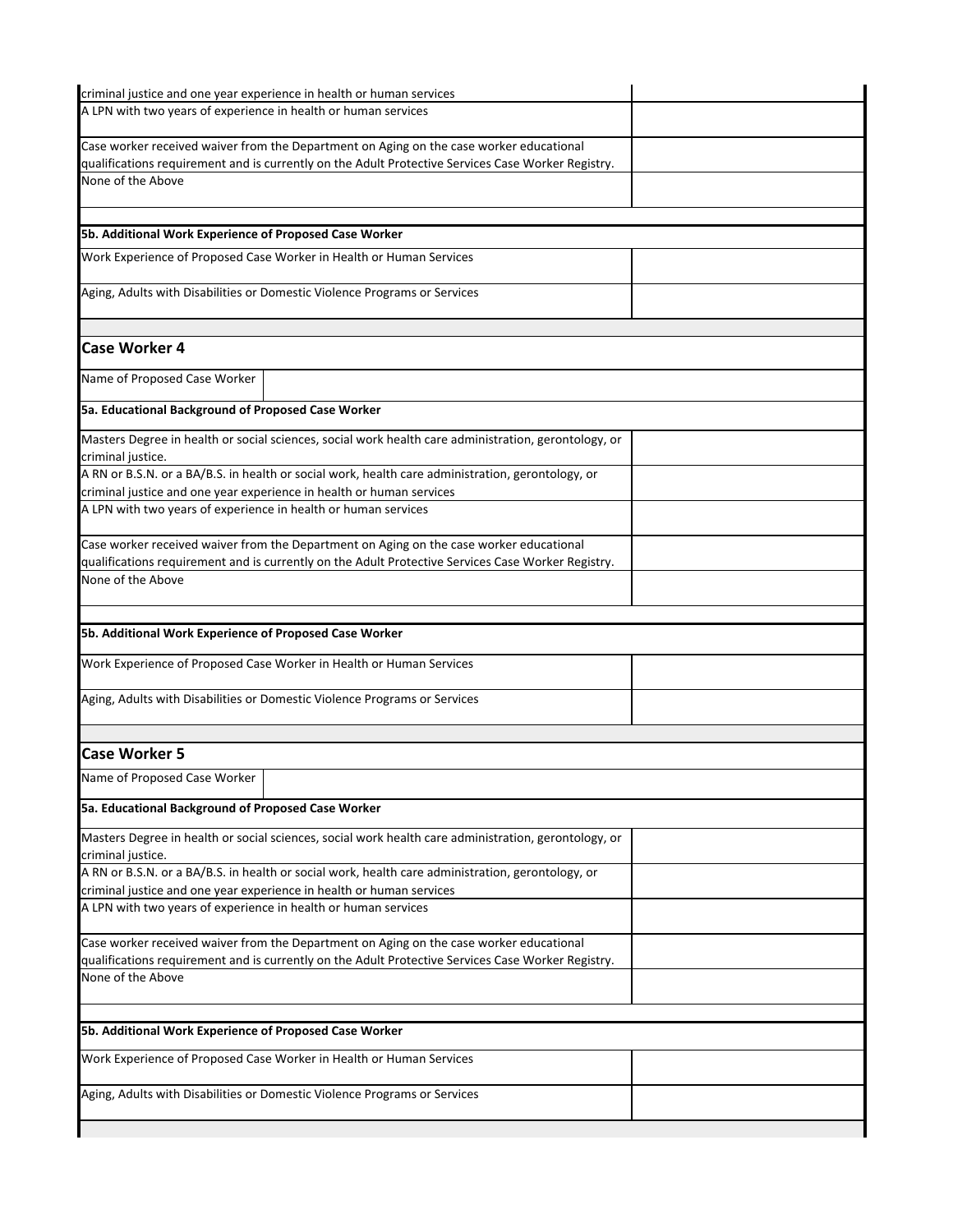| <b>Case Worker 6</b>                                                                                                                   |  |
|----------------------------------------------------------------------------------------------------------------------------------------|--|
| Name of Proposed Case Worker                                                                                                           |  |
| 5a. Educational Background of Proposed Case Worker                                                                                     |  |
| Masters Degree in health or social sciences, social work health care administration, gerontology, or<br>criminal justice.              |  |
| A RN or B.S.N. or a BA/B.S. in health or social work, health care administration, gerontology, or                                      |  |
| criminal justice and one year experience in health or human services                                                                   |  |
| A LPN with two years of experience in health or human services                                                                         |  |
| Case worker received waiver from the Department on Aging on the case worker educational                                                |  |
| qualifications requirement and is currently on the Adult Protective Services Case Worker Registry.                                     |  |
| None of the Above                                                                                                                      |  |
| 5b. Additional Work Experience of Proposed Case Worker                                                                                 |  |
| Work Experience of Proposed Case Worker in Health or Human Services                                                                    |  |
| Aging, Adults with Disabilities or Domestic Violence Programs or Services                                                              |  |
| <b>Case Worker 7</b>                                                                                                                   |  |
| Name of Proposed Case Worker                                                                                                           |  |
| 5a. Educational Background of Proposed Case Worker                                                                                     |  |
|                                                                                                                                        |  |
| Masters Degree in health or social sciences, social work health care administration, gerontology, or<br>criminal justice.              |  |
| A RN or B.S.N. or a BA/B.S. in health or social work, health care administration, gerontology, or                                      |  |
| criminal justice and one year experience in health or human services                                                                   |  |
| A LPN with two years of experience in health or human services                                                                         |  |
| Case worker received waiver from the Department on Aging on the case worker educational                                                |  |
| qualifications requirement and is currently on the Adult Protective Services Case Worker Registry.                                     |  |
| None of the Above                                                                                                                      |  |
| 5b. Additional Work Experience of Proposed Case Worker                                                                                 |  |
| Work Experience of Proposed Case Worker in Health or Human Services                                                                    |  |
|                                                                                                                                        |  |
| Aging, Adults with Disabilities or Domestic Violence Programs or Services                                                              |  |
| <b>Case Worker 8</b>                                                                                                                   |  |
| Name of Proposed Case Worker                                                                                                           |  |
| 5a. Educational Background of Proposed Case Worker                                                                                     |  |
| Masters Degree in health or social sciences, social work health care administration, gerontology, or<br>criminal justice.              |  |
| A RN or B.S.N. or a BA/B.S. in health or social work, health care administration, gerontology, or                                      |  |
| criminal justice and one year experience in health or human services<br>A LPN with two years of experience in health or human services |  |
|                                                                                                                                        |  |
| Case worker received waiver from the Department on Aging on the case worker educational                                                |  |
| qualifications requirement and is currently on the Adult Protective Services Case Worker Registry.<br>None of the Above                |  |
|                                                                                                                                        |  |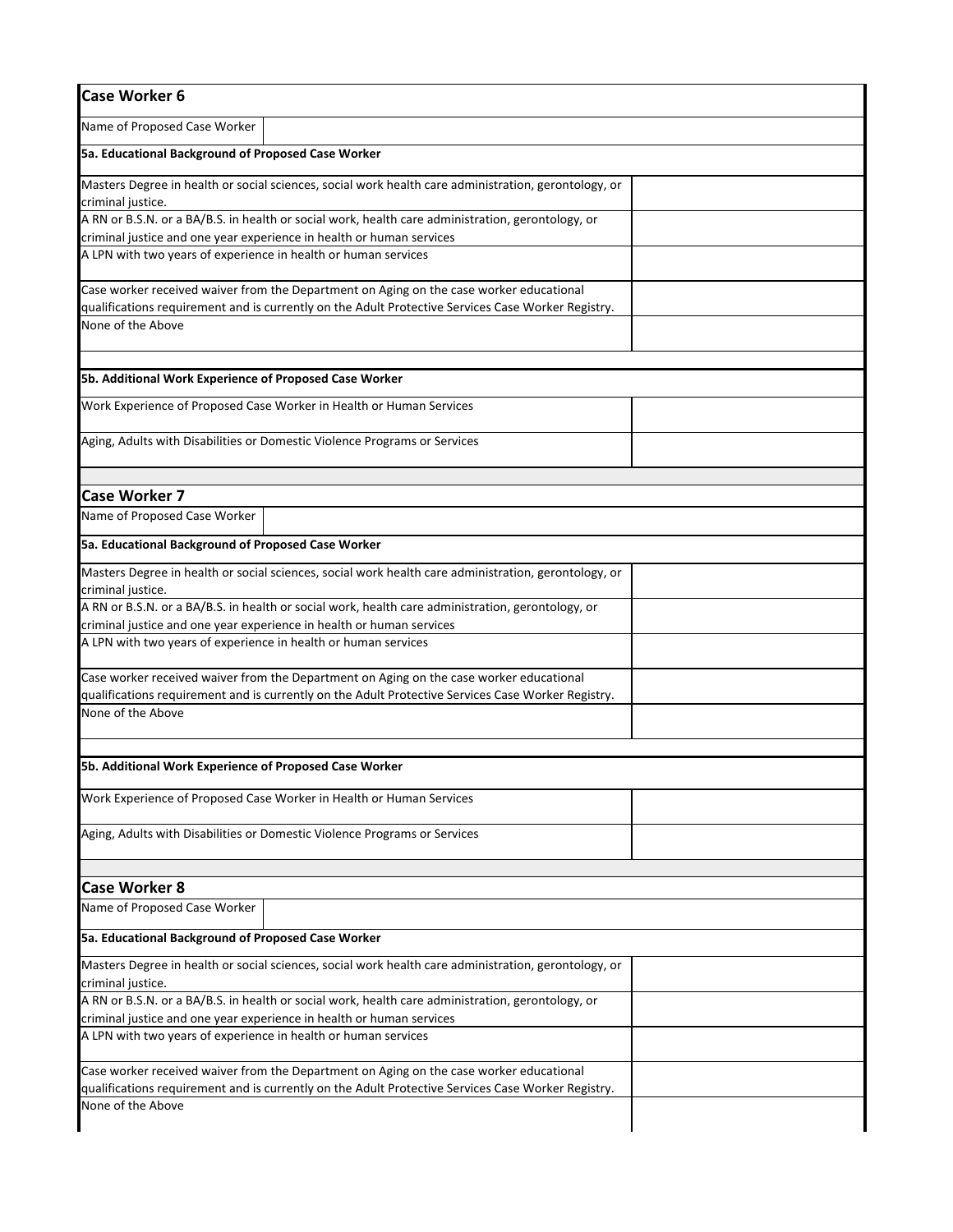| 5b. Additional Work Experience of Proposed Case Worker                                                                                                                                                                                               |  |
|------------------------------------------------------------------------------------------------------------------------------------------------------------------------------------------------------------------------------------------------------|--|
| Work Experience of Proposed Case Worker in Health or Human Services                                                                                                                                                                                  |  |
| Aging, Adults with Disabilities or Domestic Violence Programs or Services                                                                                                                                                                            |  |
| Does your agency have back-up/cross trained caseworkers in the case of a vacancy?                                                                                                                                                                    |  |
|                                                                                                                                                                                                                                                      |  |
| <b>6. STAFF TRAINING</b>                                                                                                                                                                                                                             |  |
| 6a. Section 1: Supervisor Training                                                                                                                                                                                                                   |  |
| This section consists of a "YES/NO" qualifying question.                                                                                                                                                                                             |  |
| Part a.) Indicate whether your agency will require case worker supervisors to exceed these minimum in-service training                                                                                                                               |  |
| Please note IDOA will review whether designated APS PA provide such training commitments to case worker supervisors while<br>conducting Periodic Program Operations Administrative Reviews.                                                          |  |
| 6b. Section 2: Case Worker Training                                                                                                                                                                                                                  |  |
| This section consists of a "YES/NO" qualifying question.                                                                                                                                                                                             |  |
| Part a.) Indicate whether your agency will require case worker supervisors to exceed these minimum in-service training<br>requirements. Check "YES" or "NO".                                                                                         |  |
| Please note IDOA will review whether designated APS PA provide such training commitments to case worker supervisors while<br>conducting Periodic Program Operations Administrative Reviews.                                                          |  |
| 6a. Section 1A: Supervisor Recertification Training                                                                                                                                                                                                  |  |
| Section 270.255 of the Adult Protection and Advocacy Services Administrative code requires Eleven hours of qualifying recertification every                                                                                                          |  |
| three years, which must be documented in the employee's personnel file.                                                                                                                                                                              |  |
| Will your Agency meet these Minimum Requirements?                                                                                                                                                                                                    |  |
| 6a. Section 1B: Supervisor In-Service Training                                                                                                                                                                                                       |  |
| Section 270.255 of the Adult Protection and Advocacy Services Administrative code requires fourteen hours of participation by actual                                                                                                                 |  |
| attendance at in-service training and/or webinars on abuse of eligible adults, rights of older adults and adults with disabilities, self-neglect, and                                                                                                |  |
| domestic violence subjects within a calendar year. For partial years of employment, training shall be prorated to equal approximately 45                                                                                                             |  |
| minutes for each full month of employment. Participation by actual attendance at regional, State or national conferences on abuse of older                                                                                                           |  |
| adults and adults with disabilities and rights of older adults and adults with disabilities, self-neglect, and domestic violence qualify as in-service<br>training. Participation should be documented and included in the employee's personnel file |  |
| Will your Agency meet these Minimum Requirements?                                                                                                                                                                                                    |  |
| Do your APS Supervisors have responsibilities outside of APS?                                                                                                                                                                                        |  |
| If "YES" is marked above, please describe below including percent time dedicated to APS                                                                                                                                                              |  |
|                                                                                                                                                                                                                                                      |  |
|                                                                                                                                                                                                                                                      |  |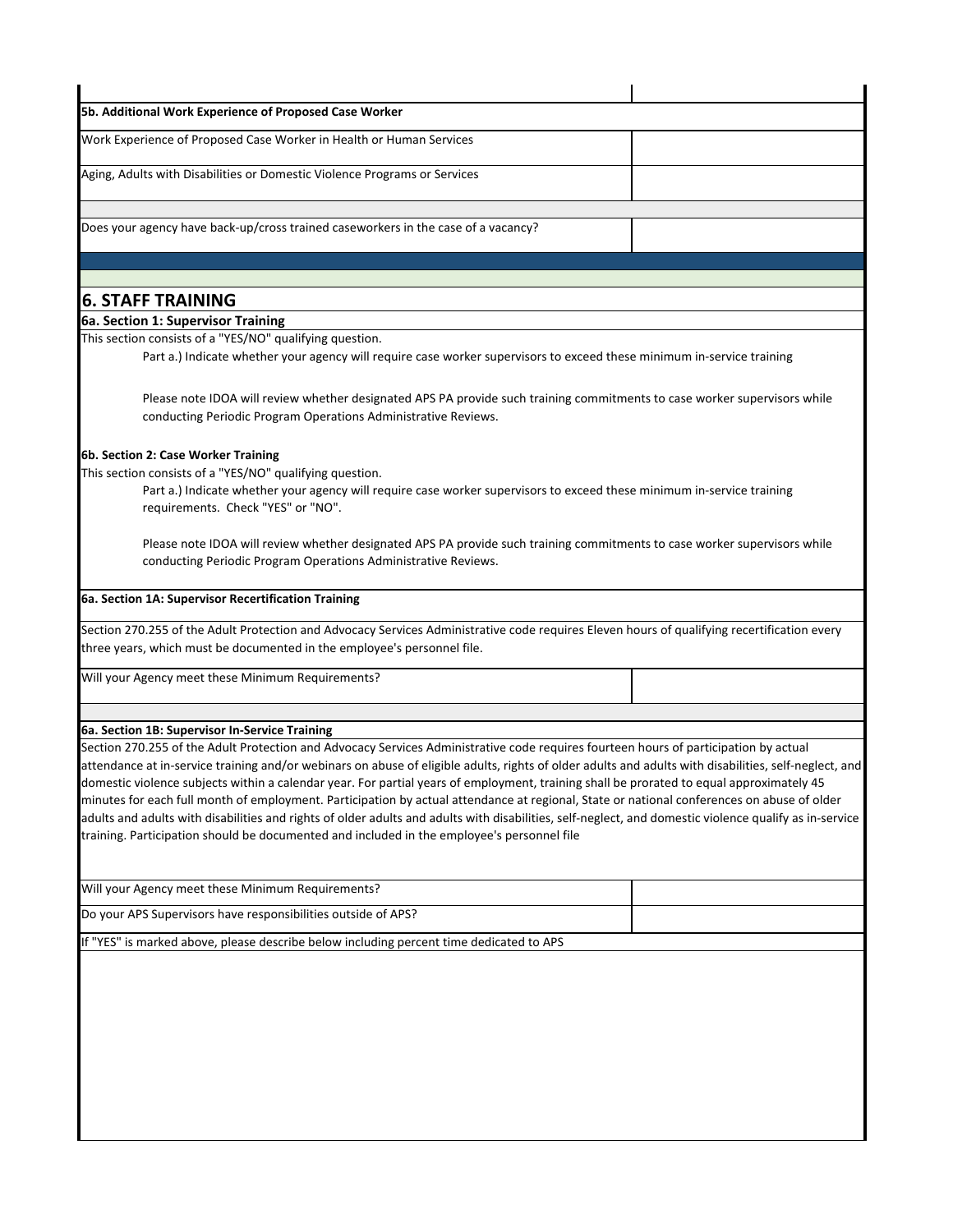#### **6b. Section 2A: Caseworker Recertification Training**

Section 270.255 of the Adult Protection and Advocacy Services Administrative code requires Eleven hours of qualifying recertification every three years, which must be documented in the employee's personnel file.

Will your Agency meet these Minimum Requirements?

#### **6b. Section 2B: Caseworker In‐Service Training**

Section 270.255 of the Adult Protection and Advocacy Services Administrative code requires fourteen hours of participation by actual attendance at in‐service training and/or webinars on abuse of eligible adults, rights of older adults and adults with disabilities, self‐neglect, and domestic violence subjects within a calendar year. For partial years of employment, training shall be prorated to equal approximately 45 minutes for each full month of employment. Participation by actual attendance at regional, State or national conferences on abuse of older adults and adults with disabilities and rights of older adults and adults with disabilities, self‐neglect, and domestic violence qualify as in‐service training. Participation should be documented and included in the employee's personnel file

Will your Agency meet these Minimum Requirements?

# **7. QUALITY OF SERVICE**

## **Instructions:**

#### **Section 1: Receipt of Intake**

This section will consist of questions regarding your agency's ability to receive intakes and processes them effectively within timelines. Please mark "YES" if your agency has the ability to meet the prompt and "NO" if your agency does not have the ability to meet the prompt.

#### **Section 2: Policies and Procedures**

This section will consist of questions regarding your agency's policies and procedures implemented to promote effective workflow and efficiency. Please mark "YES" if your agency has an approved and implemented policy that addresses the prompt and "NO" if no policy is in place.

#### **Section 3: Community Collaborative Experience**

This section will consist of questions regarding collaborative agreements with local civil service groups.

Please mark "YES" if your agency has the ability to meet the prompt and "NO" if your agency does not have the ability to meet the prompt.

## **Section 4: Agency Investigation and Service Experience**

This section consists of questions regarding your agency's experience with certain aspects of investigation and service delivery.

Please mark "YES" if your agency has the ability to meet the prompt and "NO" if your agency does not have the ability to meet the prompt.

#### **Section 5 ‐ Diversity**

This section includes questions addressing diversity and inclusion in the workplace.

Please mark "YES" if your agency has the ability to meet the prompt and "NO" if your agency does not have the ability to meet the prompt.

| Section 1 - Receipt of Intake                                                                     |  |
|---------------------------------------------------------------------------------------------------|--|
| Does your agency have the staffing capacity to receive intakes 24 hours a day/7 days a week?      |  |
| Does your agency have the capacity to receive all intakes without utilizing the Senior Help Line? |  |
|                                                                                                   |  |
| Section 2 - Policies and Procedures                                                               |  |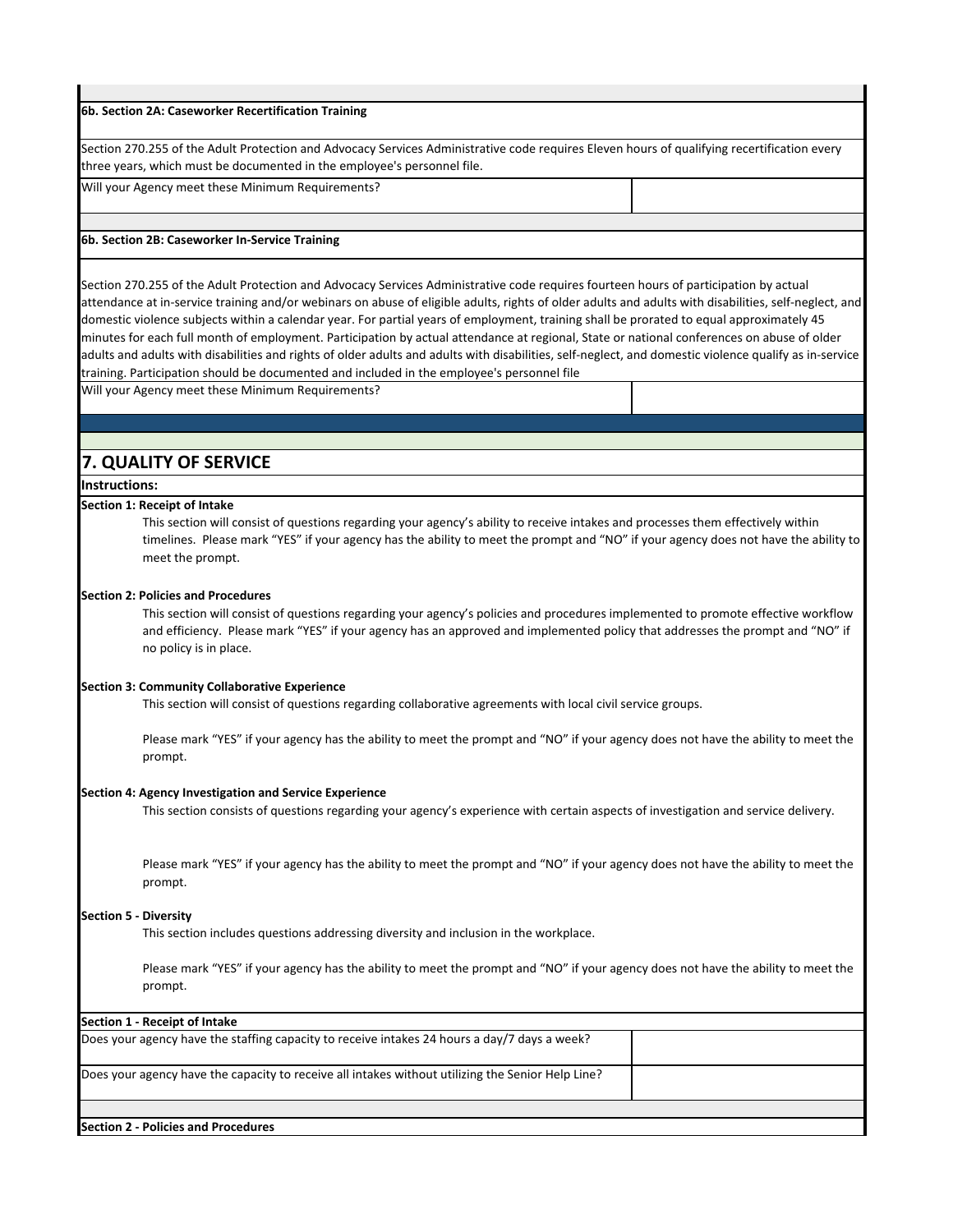| Does your Agency have a policy regarding confidentaility/HIPAA?                                                                                    |  |
|----------------------------------------------------------------------------------------------------------------------------------------------------|--|
| Does your Agency have a policy regarding complying with the IL Human Rights act, Civil Rights Act,                                                 |  |
| Rehabilitation Act, Immigration Reform and Control Act, American's with Disabilities Act, and/or the                                               |  |
| Department's Civil Rights Program?                                                                                                                 |  |
| Does your Agency have a policy regarding assignment of cases to APSCWs and assignment of<br>substitute case workers in the absence of assigned CW? |  |
| Does your Agency have a policy, and the ability to report data, regarding non-English speakers and                                                 |  |
| the hearing impaired?                                                                                                                              |  |
| Does your Agency have a policy regarding personnel work, benefits, promotion and evaluation<br>criteria?                                           |  |
| Does your Agency have a policy regarding for situations when the Adult Protective Services Program                                                 |  |
| supervisor is not available to discuss the Adult Protective Services report with a caseworker.                                                     |  |
| Does your Agency have a policy regarding recruiting M-Team members, preparing for and                                                              |  |
| conducting M-Team meetings, and financial management of the M-Team funds?                                                                          |  |
|                                                                                                                                                    |  |
| <b>Section 3 - Community Collaborative Experience</b>                                                                                              |  |
| Does your Agency have collaborative agreements with local law enforcement, substance abuse,                                                        |  |
| mental health, etc. providers?<br>If marked "YES" above, please specify agencies:                                                                  |  |
|                                                                                                                                                    |  |
|                                                                                                                                                    |  |
|                                                                                                                                                    |  |
| Section 4 - Agency Investigation and Service Experience                                                                                            |  |
| Provider Agency has experience with investigation/forensic services                                                                                |  |
| Provider Agency has experience with capacity screening or other similar screenings                                                                 |  |
| Provider Agency has experience writing case plans/treatment plans etc.                                                                             |  |
| Provider Agency currently utilizes evidenced based programs/practice/tools in services provision.                                                  |  |
| If marked "YES" above, please specify:                                                                                                             |  |
|                                                                                                                                                    |  |
|                                                                                                                                                    |  |
| <b>Section 5 - Diversity</b>                                                                                                                       |  |
| Provider Agency has policies ensuring equitable representaiton of minority groups in the workplace.                                                |  |
| Provider Agency conducts trainings on cultural competancy and diversity/inclusion.                                                                 |  |
| Please describe how you promote diversity and inclusion in the workplace:                                                                          |  |

I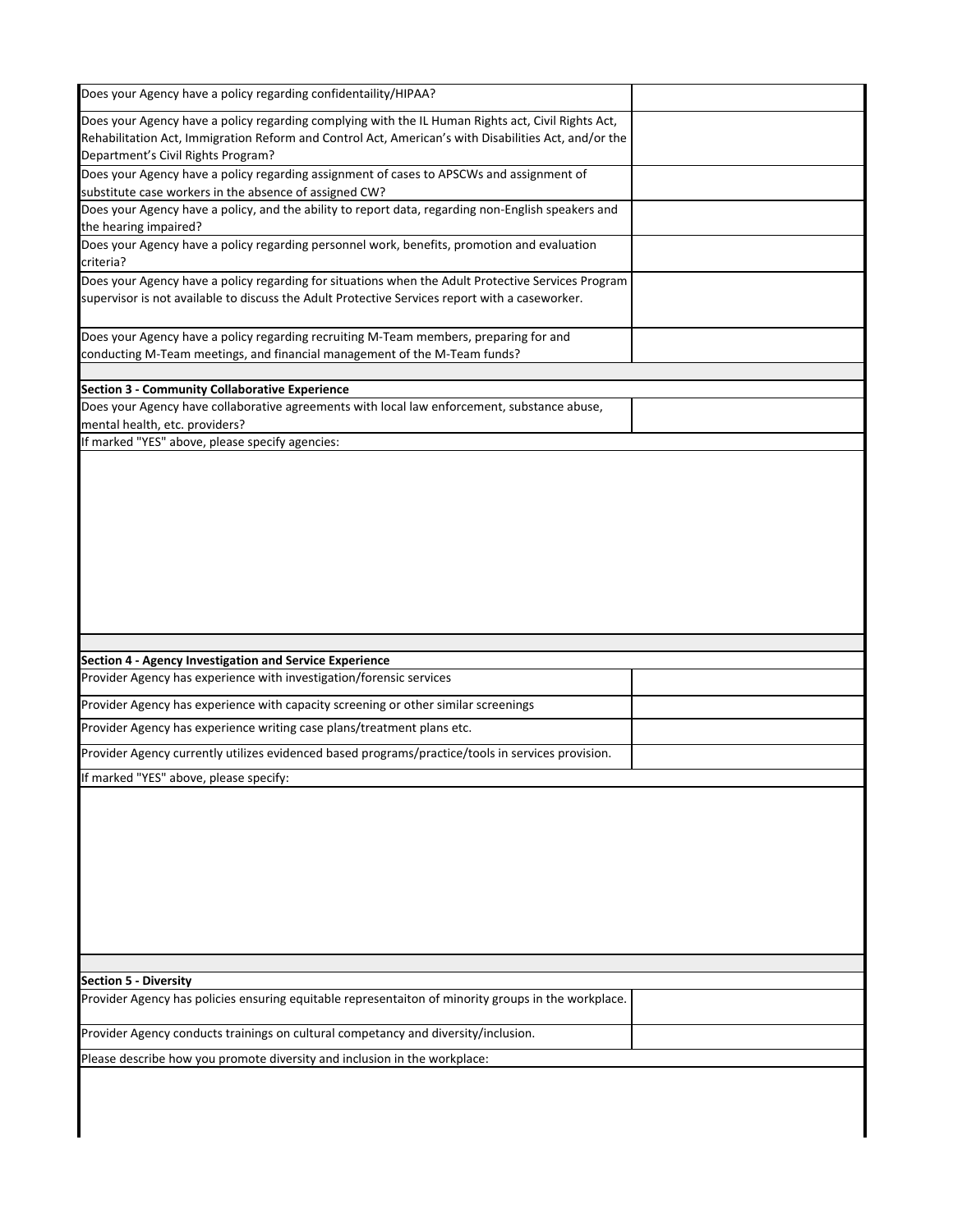# **8. PUBLIC INFORMATION DELIVERY**

### **Section 1: Delivery of Public/Broadcast Communications**

This section consists of questions regarding the delivery of Public/Broadcast informational media to disseminate the services that the provider agency, the Regional Administrative Agency, and the Illinois Department on Aging provide to the community.

## **Section 1‐ Delivery of Public/Broadcast Media**

Will your agency utilize print and/or broadcast media and public educational presentations in order to make the general public aware of the Adult Protective Services Program?

# **9. Business and Directory Information**

Please complete all below fields with relevant details about your agency.

| Legal Name of the Offerer    |                                                                                                                |
|------------------------------|----------------------------------------------------------------------------------------------------------------|
|                              |                                                                                                                |
| Agency Address 1             |                                                                                                                |
| <b>Agency Address 2</b>      |                                                                                                                |
| <b>Agency Address 3</b>      |                                                                                                                |
| Agency Telephone Number      |                                                                                                                |
|                              |                                                                                                                |
| Agency/Offerer Email Address |                                                                                                                |
|                              | If a Division or Subsidiary of another organization provide the name, address of the parent (Note "NA" if not) |
| Parent Name                  |                                                                                                                |
| Parent Address 1             |                                                                                                                |
| Parent Address 2             |                                                                                                                |